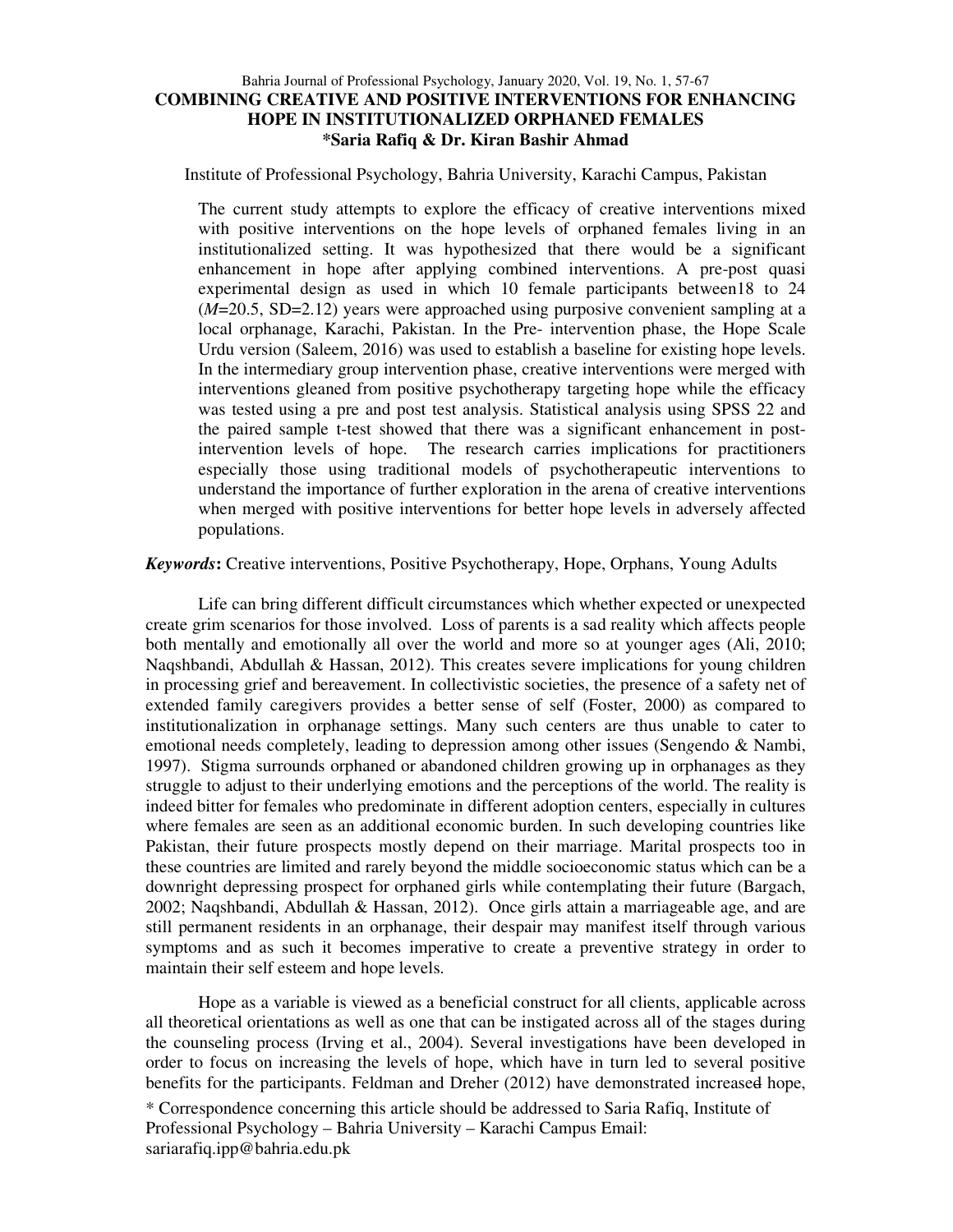purpose of life as well as vocational calling among college students participating in a 90 minute intervention relying on hope. Moreover, group therapy for the clients that relies on goal-setting as well as pathways and agency thinking has been seen as resulting in decreased hopelessness, and create increased levels of hope during periods of anxiety (Klausner et al., 1998).

Hope is among the central constructs in Positive Psychology and psychotherapeutic interventions where an optimal level of human functioning is based on the understanding as well as applicability of all of those factors which specifically enable the individual to communicate well and to flourish. The father of positive psychology, Martin Seligman asserted that interventions created within this arena not only work on people's core beliefs to cure mental illness but also work for their personal growth and for enhancing their natural talents (Seligman & Csikszentmihalyi, 2000). The core foundations of positive psychology that encourage flourishing consist of broad stand points (i.e., well-being, hope) and relate to factors that are applicable across most therapeutic settings. Hope is the ability to focus on ones' specific goal (pathways) as well as the central factor of motivation (agency) in order to focus on these identified pathways (Snyder, 2002).

According to Snyder's hope theory (2002), there are three components of hope on which human strengths are based. These are Goal Directed Thinking in which people clearly conceptualize their goals, Pathways Thinking in which people develop capacities and strategize in order to attain their goals, and Agency Thinking in which they initiate and sustain the motivation for using these strategies. There are multiple pathways or different available methods for achieving particular goals complemented by internal affirming thoughts (e.g., *I will find out a way to do it!*). Consequently, this motivation (agency thinking) follows the perceived ability to use specific pathways in order to avail particular goals. Another factor which is then available alongside is agency thinking (e.g., *I can do it!*).

According to Bronfenbrenner and Morris's (1998) theoretical perspective, positive and negative subjective energies emerging from the past can also contribute strongly towards how a person develops in the future. They also state that hope is viewed as a powerful emotion such as love, hate, despair are viewed. It is seen as the emotion which is emerging from within a person and acts as the *fuel* that drives interactions between people and their environment. In one point of view, hope has typically been described as a cognitive or rational thought process which includes goal setting (Snyder, McDermott, Cook & Rapoff, 1997) and *maintaining a rational or mindful approach* when a person responds to life challenges in order to remain *grounded* (Farran, Herth, & Popovich, 1995). Another view of hope could be seen in the creation of creative processes associated with hope. Individuals who are able to hope, despite past challenges and unknown outcomes, are said to do well in life as they engage in a creative imaginative process that allows them to see beyond boundaries and live without absolutes (Lynch 1965).

Elements of the creative process imbued in the roots of dance, art, poetry and other expressive abstract forms used in the therapeutic process are collectively referred to as creative art therapies (National Coalition of Creative Arts Therapies Associations, 2014). These related therapies utilize expressions of individuality in treatment and can also be referred to as expressive therapies (Malchiodi, 2013; 2014). . Visual and representative articulation offers voice to involvement, and results in individual and societal change. Artistic expressions and the purpose they can serve have developed alongside humanity. An illustrative example from a study in a non-governmental organization in Pakistan reveals relevant work with 350 children from earthquake ravaged districts. In one location, 21 children aged 10–15 years were asked to draw whatever they felt or to write about their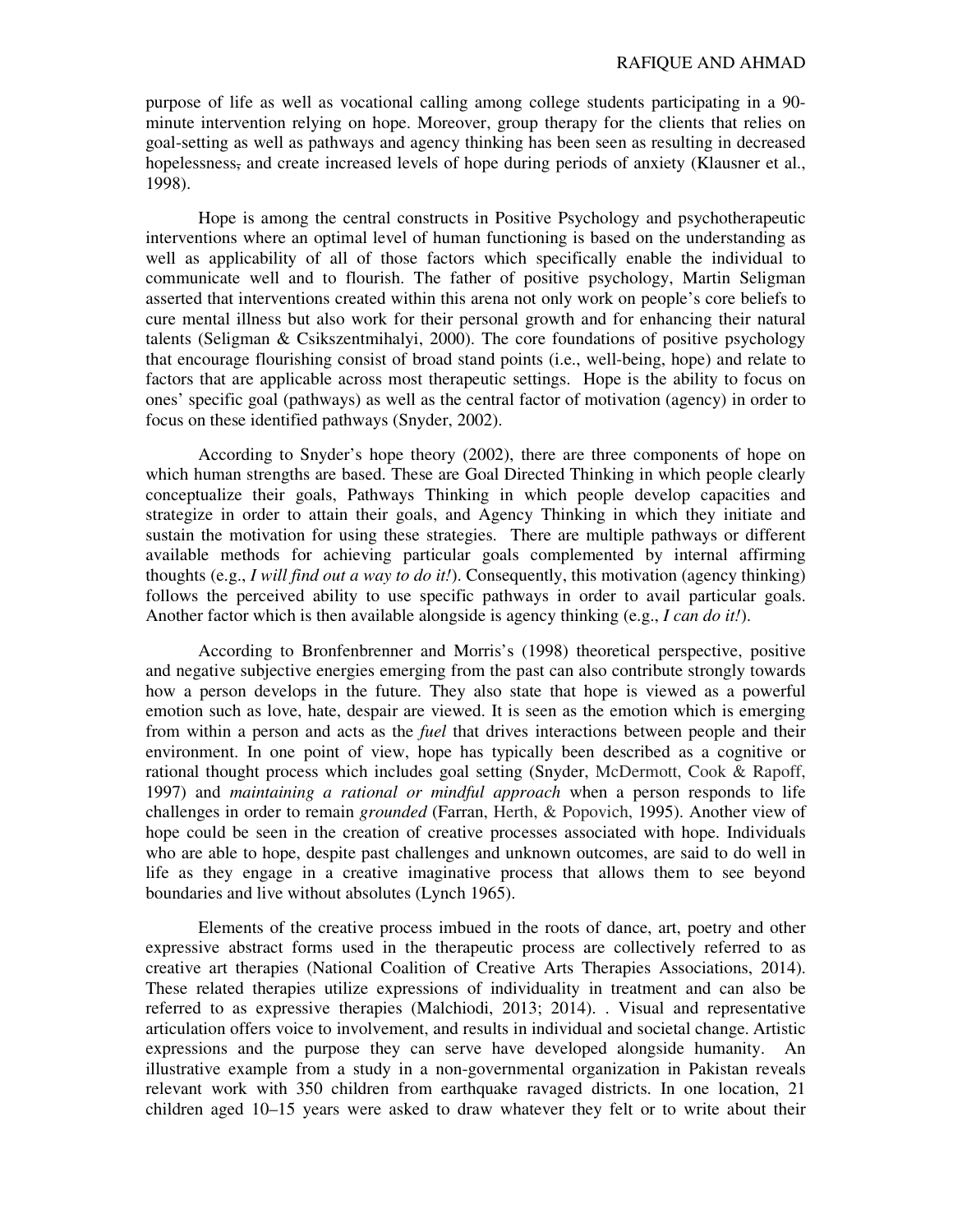feelings. 11 of the 21 drew houses, and 10 expressed themselves in writing. Only one child drew a human figure, a duck, and a cat. In one group from Muzaffarabad, the worst-hit district, children drew destroyed houses and schools and injured people. 19 of 23 drew, while four expressed their feelings in writings (Ahmed & Siddiqi, 2006).

In Pakistan, creative interventions have been regularly used in different rehabilitation centers, in psychiatric set-ups through group therapy, and even during psychosis wellness programs in different private hospitals. The discipline of art therapy with creative interventions has been formalized, while therapeutic mediums of dance therapy, music therapy, psychodrama/drama therapy, and play therapy as well as sand therapy continue to grow. Each discipline has been applied in counseling as well as psychotherapy with individuals of all ages, more specifically children (Ahmed & Siddiqi, 2006).

There are strong arguments to support the co-occurrence of positivity and creativity with the latter being seen as an outcome of positive affectivity and hope (Charyton, Hutchison, Snow, Rahman & Elliott, 2009). In contrast to directive counseling that can become mechanical, creativity in counseling has been known to channelize suppressed expressions through redirecting negativity and redefining strengths. Interpreting the inner self and its deeper contextual meaning through an integration of positively directed creative activities could prove catalytic for insight development, by highlighting inner strengths and areas for reflection. In a research, Coholic (2011) shows how people increase their mindfulness through an arts based method which helps them in regulating their emotions, social and coping skills.

Carrying on from the problems associated with being orphaned and living in an institutionalized setting, the degree of hopefulness would hold distinct implications in any therapeutic intervention applied for improving future outlook. Impediments could still arise in the form of associated factors stemming from cultural and contextual presuppositions among the target population, yet the factor of hope remains significant in furtherance of a better sense of flourishing keeping positive psychology in account. Desmet and Sääksjärvi (2016), in a 6 week study found strong support for creatively designed positive interventions as compared to traditional approaches to positive psychotherapy. Thus creative or expressive interventions serve as a means of release of pent up emotions and show cathartic potential along with the possibility of a subsequent and corresponding increase in positivity. When coupled with elements of design to creatively engage participants, it would result in greater efficacy of the intervention.

Hence, the current study attempts to enhance hope in orphaned females using the medium of creative interventions merged with positive interventions in order to instill a positive sense of being. Keeping in view previous literature, it can be assumed that there would be a significant enhancement in hope among orphaned females using a combination of creative interventions and positive psychotherapy.

# **Method**

#### **Research Design**

 The present research utilized a pre-post quasi experimental within-group design in which the same group of participants was compared before and after the combined intervention using creative and positive interventions.

#### **Participants**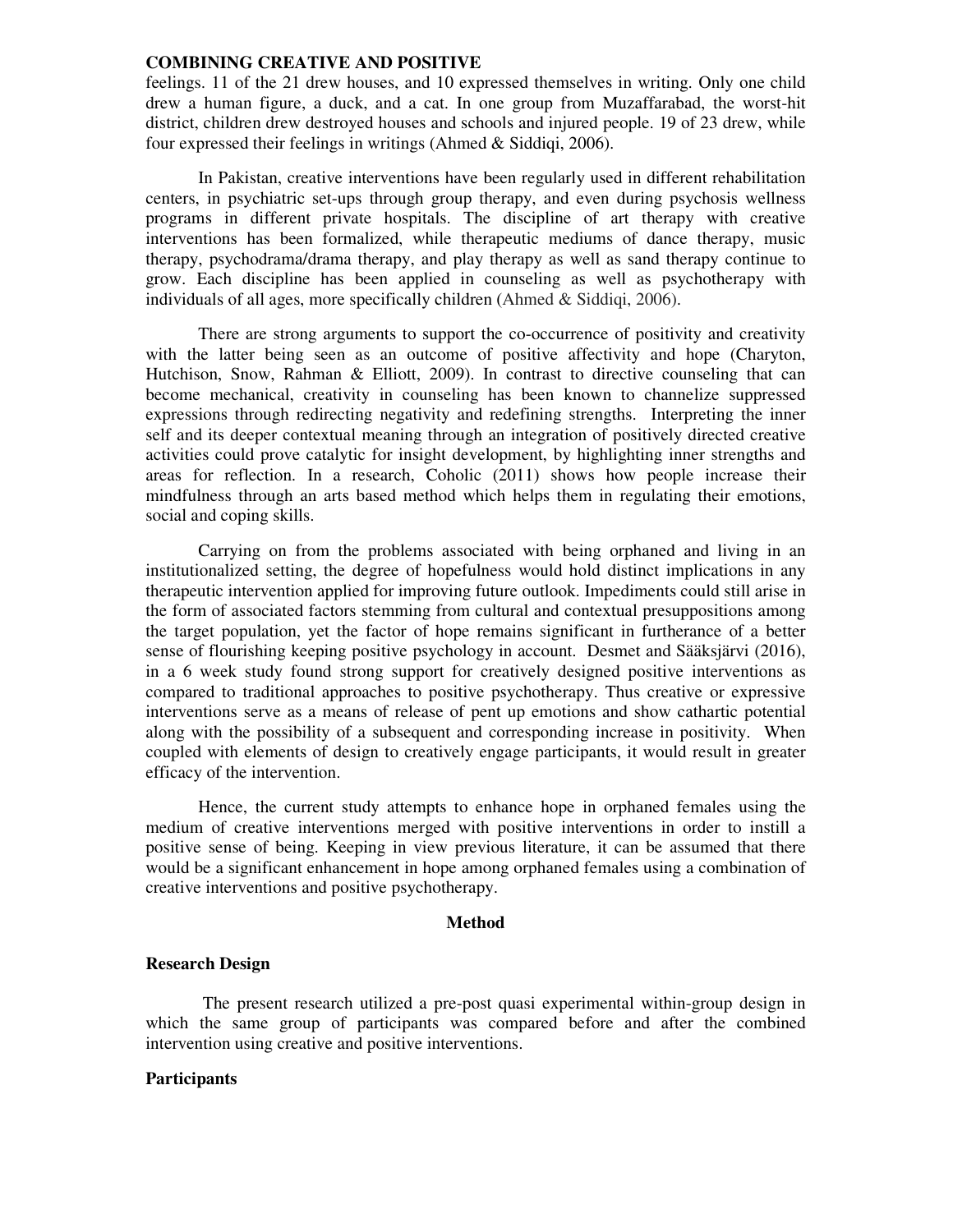Purposive sampling was used to collect the data after approaching a renowned orphanage in Karachi. Informed consent was obtained from all participants. The participants consisted of 10 orphaned young adult females meeting the inclusion criteria of age range between 18 to 24 years (*M*= 20.5; *SD*=2.12), minimum intermediate education, being unmarried, with no known psychiatric disorders or disabilities, and being permanent residents of the institutionalized setting.

#### **Measures**

Following measures were used in the current study:

**Informed consent form.** The informed consent sheet showed the research participants, the purpose of the research. The participants were explained the idea of confidentiality and that the results that were obtained would be used for the benefit of other young girls in similar situations.

**Demographic information sheet.** This included basic information about their name, age, and level of education. Earlier their marital status ad been ascertained from the management of the orphanage as they were approached purposively. A number of areas pertaining to demographic information were expanded obliquely as the sessions progressed. The participants in the first session talked about themselves, their hobbies, and their future and how they mostly learnt arts and crafts in their institution. They were studying textile designing, fashion designing as their graduate program along with sewing and cutting, cooking and gardening in their institution. As the purpose of the research was described, they became highly motivated when they became aware of the outline of the research.

**The Hope Scale.** The Urdu version of Hope Scale was used (Saleem, 2016). It was originally developed by Snyder, et al. (1991). It is a 12-item measure of a respondent's level of hope. The measure is scored according to an eight-point rating scale, extending from definitely false to definitely true. Alpha coefficients of between .74 (agency) and .88 (pathways) are reported by Snyder et al. (1991) for the instrument. The first four items measure agency thinking and last four items measure pathway thinking. The scores of all 8 items are added together and give the final score for the hope scale. Cronbach's Alpha for the hope scale (Urdu Version) was found to be .76, which is satisfactory.

## **Procedure**

Permission was first sought from the orphanage where the girls were living. The management was informed about the nature of the research work and they helped in pinpointing potential participants matching the criteria for the research. The participants were asked to fill the consent form, and then they were asked to fill the demographic form. The demographic information form included their names, age and their qualification. They were then given the Hope Scale Urdu Version (2016) to fill. All participants were provided with a briefing regarding the therapy and its aims. They were informed that if they want to withdraw then their decision would be fully respected. The session plan comprised of 10 sessions for the 10 participants in a group setting. The duration of each session was between 90 to 120 minutes. The session plans included activities taken from *Favorite therapeutic activities for children, adolescents, and families: Practitioners share their most effective interventions* (Lowenstein, 2011) and *Art therapy for groups: A handbook of themes and exercises* (Liebmann, 2004). The session plan took into account creative interventions as a primary medium and merged positive interventions during the interaction with the participants in the group process while focusing on hope through indirect questions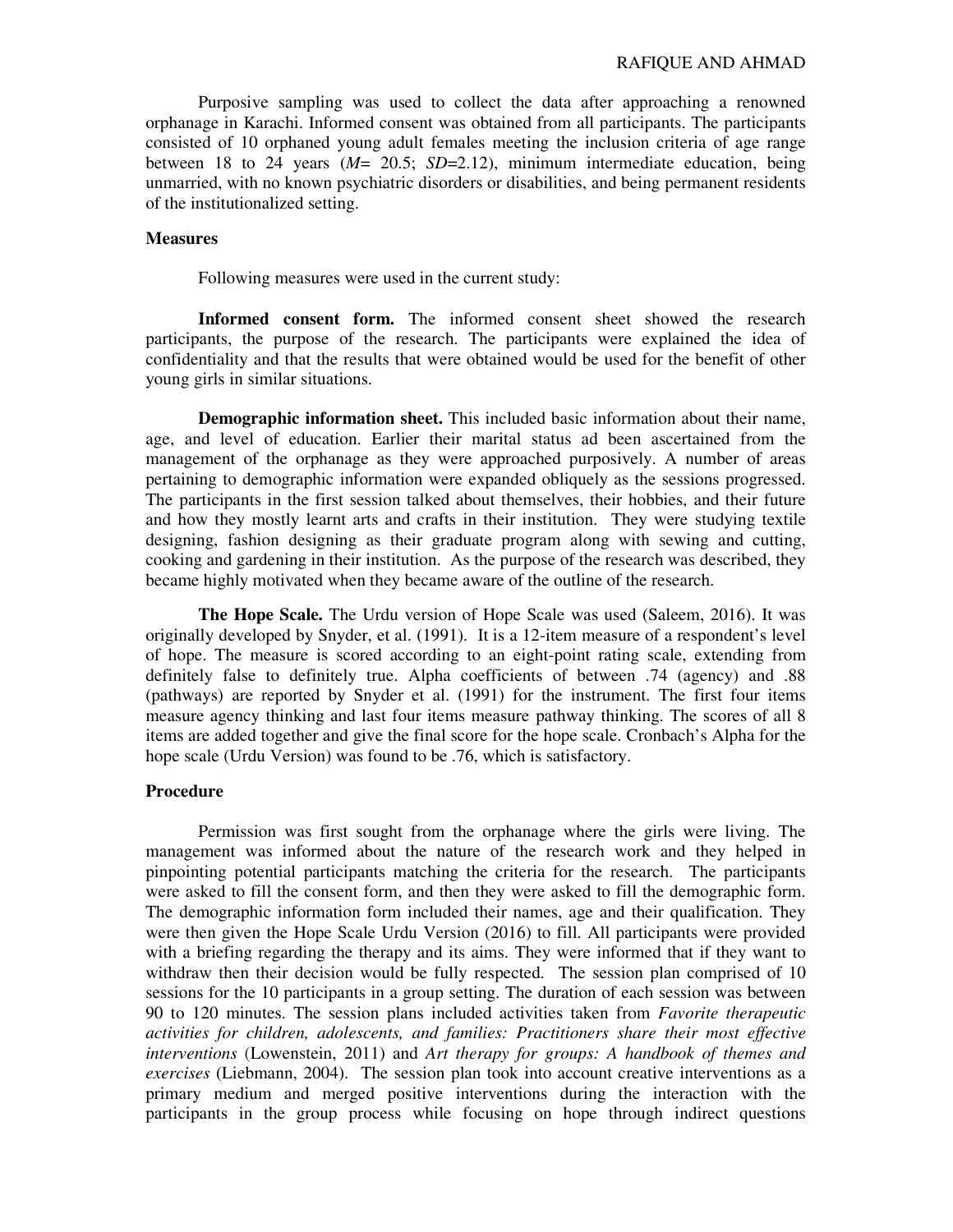interspersed throughout the session plan (the details of the session plan are given below in Table 1). After the 10 sessions, the participants were given the same Hope Scale again to see the difference in the enhancement of hope. The data was analyzed through SPSS22.

# **Table 01**

*Ten-Week session plans (Pre-intervention, intervention & post-intervention)* 

| Session<br>No. | Aims and Objectives                                                                                                                                                                                                                                                                                                                                                | Intervention and Outcome                                                                                                                                                                                                                                                                                                                                                                                                                                                                                                                                                                                                                                                                                                                                                                                                                                                    |
|----------------|--------------------------------------------------------------------------------------------------------------------------------------------------------------------------------------------------------------------------------------------------------------------------------------------------------------------------------------------------------------------|-----------------------------------------------------------------------------------------------------------------------------------------------------------------------------------------------------------------------------------------------------------------------------------------------------------------------------------------------------------------------------------------------------------------------------------------------------------------------------------------------------------------------------------------------------------------------------------------------------------------------------------------------------------------------------------------------------------------------------------------------------------------------------------------------------------------------------------------------------------------------------|
| $\mathbf{1}$   | The first<br>session was placed as<br>an<br>introductory session aimed at creating an<br>understanding between the group members<br>and the therapist in order to set the tone for<br>future sessions. This session also had the<br>additional objective of establishing a pre-<br>intervention<br>baseline<br>through<br>the<br>administration of the hope scale. | Initially, the therapist introduced herself and asked<br>about the group members for building rapport. Later<br>after a briefing the hope scale was administered.<br>Group members discussed and were encouraged to<br>unanimously create a system of rules for the sessions<br>including areas related but<br>not<br>limited<br>to<br>confidentiality and for helping each and every<br>member to get a chance to speak and participate<br>during future sessions.                                                                                                                                                                                                                                                                                                                                                                                                         |
| $\mathfrak{2}$ | This session aimed at building a dual<br>conceptualization of hope and creativity<br>through self reflection and focus on one's<br>own life.                                                                                                                                                                                                                       | After a review of the previous session, participants<br>were briefed about expectations and myths<br>surrounding therapy. Next, the concept of Hope was<br>introduced as an important variable in our life<br>following<br>positive psychotherapy<br>techniques.<br>Participants were encouraged to speak about their<br>experiences surrounding this concept and reflect on<br>its meaning in their life.<br>The idea of creative interventions was then given to<br>the participants as a medium of the rapeutic<br>expression and anticipatory curiosity was built up<br>for future sessions through a discussion on how<br>creative expression is connected to our lives.                                                                                                                                                                                               |
| 3              | This session focused on the importance of<br>exploring thoughts, feelings and perceptions<br>about past circumstances and how they<br>integrate into the present ones. Intervention<br>of Colour your Life (Creative intervention)<br>and Meaning in Life (Positive Intervention).                                                                                 | Using the creative intervention Colour your life, this<br>session encouraged the participants to talk self<br>reflectively about their perception of life beginning<br>from general perception to more specific examples.<br>Participants discussed their views on life based on<br>questions from the positive intervention of finding<br><i>meaning in life</i> including what it is about, and how<br>thoughts, perceptions and views related to life<br>differ.<br>Participants after self reflection based on their<br>created image of life both in colour on paper and<br>through verbal explication, arrived at the conclusion<br>that it reflected the process of growth and changes.<br>This session helped participants in creating a<br>cohesive narration of their life which supported<br>their past difficulties, present challenges and<br>accomplishments. |
| $\overline{4}$ | The session aimed to help participants<br>understand<br>the<br>beauty of<br>emotional<br>and emotional regulation.<br>expressivity,<br>Intervention of <i>Mood Chart</i> (Creative<br>intervention) and Mindfulness and Virtuous<br>Circle<br>Cycle<br>(Positive)<br>$\mathcal{V}\mathcal{S}$<br><i>Vicious</i><br>Intervention).                                  | Participants were introduced to the Mood Chart in<br>which they were given an explanation of emotions,<br>their importance and moreover how to manage them<br>so as to understand the components of the emotions<br>that the mood chart was made up of in order to<br>create mindfulness related to predictive patterns of<br>emotions and their regulation.<br>The Mood Chart proved to be a self explanatory<br>activity that drew in the girls via the engaging                                                                                                                                                                                                                                                                                                                                                                                                          |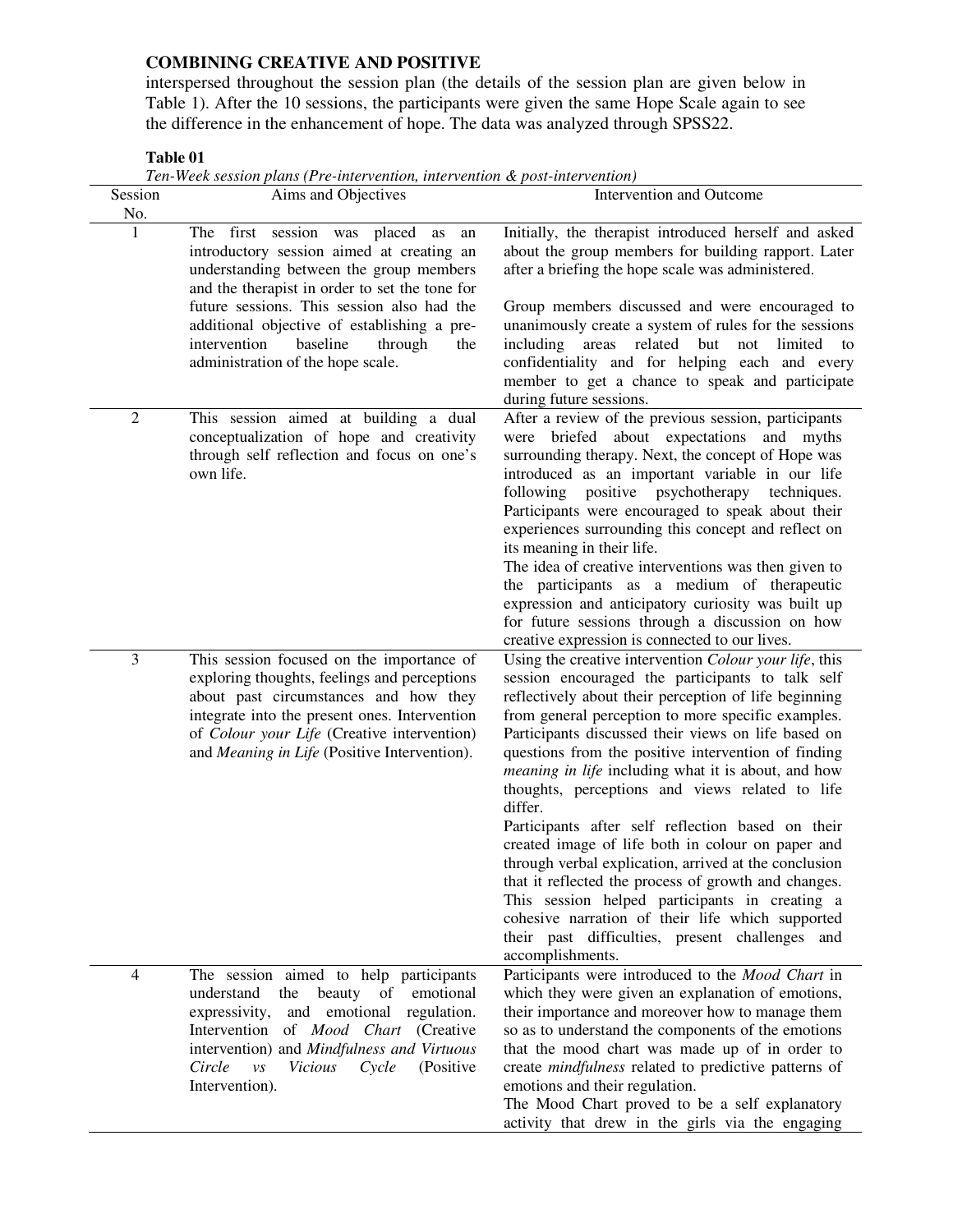|    |                                                                                                                                                                                                                                                                                                                                                             | medium of drawing and they visibly enjoyed<br>denoting different emotions using multiple colours.<br>Emotional regulation via critical evaluation of<br>emotions was also catered to, using the concepts of<br>Virtuous circle vs Vicious Cycle to examine both<br>positive and negative thoughts, feelings and<br>behaviours along with their consequences.<br>The participants gained insight about their triggers<br>for positive and especially negative emotions.                                                                                                                                                                                                                                                                                                                                                                                         |
|----|-------------------------------------------------------------------------------------------------------------------------------------------------------------------------------------------------------------------------------------------------------------------------------------------------------------------------------------------------------------|----------------------------------------------------------------------------------------------------------------------------------------------------------------------------------------------------------------------------------------------------------------------------------------------------------------------------------------------------------------------------------------------------------------------------------------------------------------------------------------------------------------------------------------------------------------------------------------------------------------------------------------------------------------------------------------------------------------------------------------------------------------------------------------------------------------------------------------------------------------|
| 5  | This session built participant clarity related<br>to future goals in context of character<br>strengths using mindfulness in order to<br>increase motivation levels as an adjunct to<br>hope. Intervention of <i>Mandala</i> (Creative<br>intervention)<br>and<br>Purpose<br>of Life,<br>Character Strengths,<br>and Mindfulness<br>(Positive Intervention). | Participants were briefed about the concept of<br>Mandalas as a creative means of self-exploration in<br>order to answer the reflective question - Who am I?<br>They were shown how the activity was actually a<br>step toward understanding inner or character<br>strengths.<br>This in turn led to a discussion on the importance of<br>being mindful of their strengths and weaknesses as<br>denoted through various colours. Participants<br>agreed that mindfully paying attention to their self<br>in this manner could create a difference in their<br>daily lives and routine work, keeping them<br>motivated.<br>The session was then linked to the previous one<br>where the virtuous circle and vicious cycle were<br>again referred to with strength based understanding<br>in order to encourage the girls to come up with their<br>future goals. |
| 6. | This session focussed on the development<br>and maintenance of self confidence.<br>Intervention of Creating valued images<br>clay<br>modelling<br>(Creative)<br>through<br>Developing<br>intervention)<br>and<br>Self<br>Confidence and Self Belief<br>(Positive Intervention).                                                                             | The participants were encouraged to use the pliable<br>nature of Play Dough to create two things: a.<br>something they value the most and b. something<br>they feel close to. They were asked to give these to<br>themselves and visualize a sense of confidence in<br>themselves.<br>Previous sessions were referred to in order to help<br>participants understand how far they had come<br>along in their journey toward self confidence and<br>self belief.                                                                                                                                                                                                                                                                                                                                                                                                |
| 7. | This session<br>encouraged<br>the<br>conceptualization of group cohesion as a<br>means toward better interpersonal skills.<br>Intervention of Group Drawing (Creative<br>intervention) and Conflict Management and<br><b>Interpersonal Skills</b><br>(Positive Intervention).                                                                               | Working through the competency of interpersonal<br>skills was achieved by means of a Group Drawing<br>engineered to produce some level of conflict and<br>ultimately, for improving interpersonal skills. In this<br>session the group of 10 females were given<br>instructions to work on a single chart paper<br>together. It would be their choice what to do with<br>that single paper.<br>The activity created the awareness that working<br>together is also important in life achievements as<br>conflict management and interpersonal effectiveness<br>come into play. Later, they reflected on their<br>abilities to conform, manage and be flexible in<br>working together.                                                                                                                                                                          |
| 8. | The session focused on the development of<br>tolerance, valuing others and gratitude as<br>vehicles of conflict resolution. Intervention<br>of Object drawing (Creative intervention)<br>and Development of Character strengths:                                                                                                                            | The benefits of valuing others were portrayed<br>through the awareness that we should focus on the<br>strengths and remember the positive side of people<br>whom we value the most in order to move beyond<br>conflict management to conflict resolution as                                                                                                                                                                                                                                                                                                                                                                                                                                                                                                                                                                                                    |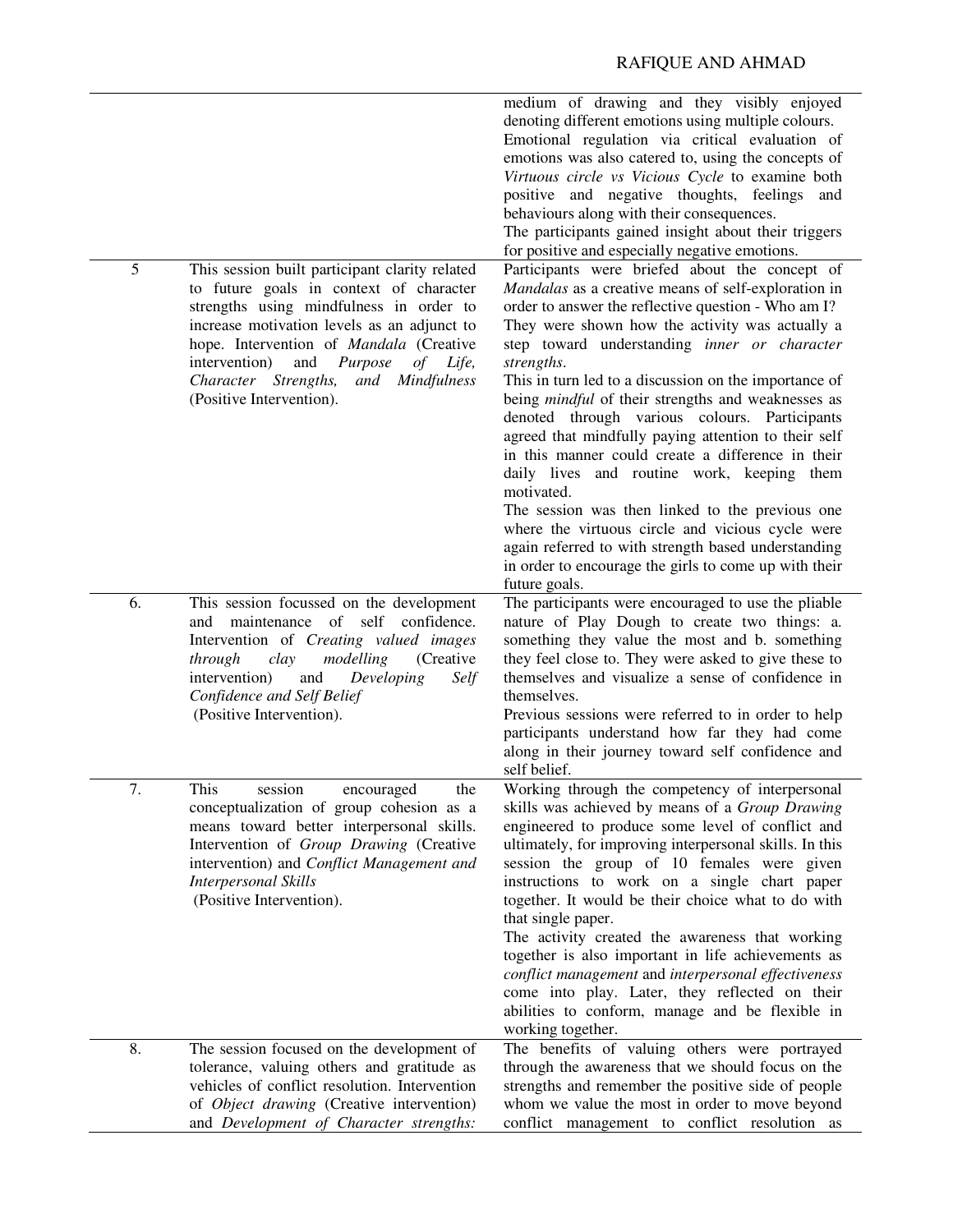|    | Conflict<br>tolerance and gratitude and<br>Resolution (Positive Intervention).                                                                                                                                                                                                                                                     | discussed in the previous session. Participants were<br>reminded of and inspired to think about the manner<br>in which we keep our own strengths and our<br>positive sense of self in mind whenever we are<br>asked to think about ourselves, yet the flip side<br>emerges when we are asked to think of others.<br>The session then revolved around explaining that<br>every person is different and our expectations from<br>them are to be seen in the same light as their<br>expectations from us. Showing another person<br>gratitude and importance by our positive actions<br>such as giving compliments will increase positivity<br>in our surroundings.<br>Using the creative medium, they were asked to draw<br>the favourite object of a significant person in their<br>life that they wished to give to them. This helped in<br>creating a visual conceptualization for inner<br>gratitude and encouraged feelings of positivity. |
|----|------------------------------------------------------------------------------------------------------------------------------------------------------------------------------------------------------------------------------------------------------------------------------------------------------------------------------------|-----------------------------------------------------------------------------------------------------------------------------------------------------------------------------------------------------------------------------------------------------------------------------------------------------------------------------------------------------------------------------------------------------------------------------------------------------------------------------------------------------------------------------------------------------------------------------------------------------------------------------------------------------------------------------------------------------------------------------------------------------------------------------------------------------------------------------------------------------------------------------------------------------------------------------------------------|
| 9  | The session combined group work using<br>role plays with humour to encourage the<br>development and potential of humour as<br>important character strength. Intervention of<br>Expressivity via role play (Psychodrama)<br>(Creative intervention) and Development of<br>humour (Positive<br>Character strength:<br>Intervention). | The participants were given the idea that laughter is<br>very importance in life. When we face any trauma,<br>or difficulties in life, laughing and creating good<br>moments is dependent on our inner will to do so.<br>For this purpose, the participants were equipped<br>with pen and paper and encouraged to showcase<br>situations where using their own scripts, actors and<br>director they would be able to provide positive<br>endings utilizing humour<br>The participants performed together in groups and<br>unanimously agreed that this was the funniest and<br>the most enjoyable session.                                                                                                                                                                                                                                                                                                                                    |
| 10 | Feedback and closing session                                                                                                                                                                                                                                                                                                       | Reassessment was first done using the hope scale<br>sessions<br>were<br>reviewed<br>All<br>previous<br>and<br>participants discussed how the sessions had made a<br>difference in their points of view related to hope<br>the discussion, participants<br>Following<br>were<br>debriefed and thanked for their participation and<br>contribution.                                                                                                                                                                                                                                                                                                                                                                                                                                                                                                                                                                                             |

The above mentioned table describes the ten-week session plan comprising of 10 group therapy sessions. The outcomes of these sessions were to enhance hope, enlighten the participants, and to help them positively focus on their strengths as is seen in the results.

### **Results**

The results were computed through SPSS 22. To see the efficacy of the combination of creative and positive interventions for enhancing hope in institutionalized orphaned females, paired sample t-test was used and Hedege's *g* was used to check the effect size .

# **Table 2**

*Paired sample t-test comparing pre & post-intervention mean scores of hope (N=10)* 

| Variable | <i>Pre-Intervention</i> | <i>Post-Intervention</i> | 95%CI |  |  |
|----------|-------------------------|--------------------------|-------|--|--|
|          | $(n = 10)$              | $(n = 10)$               |       |  |  |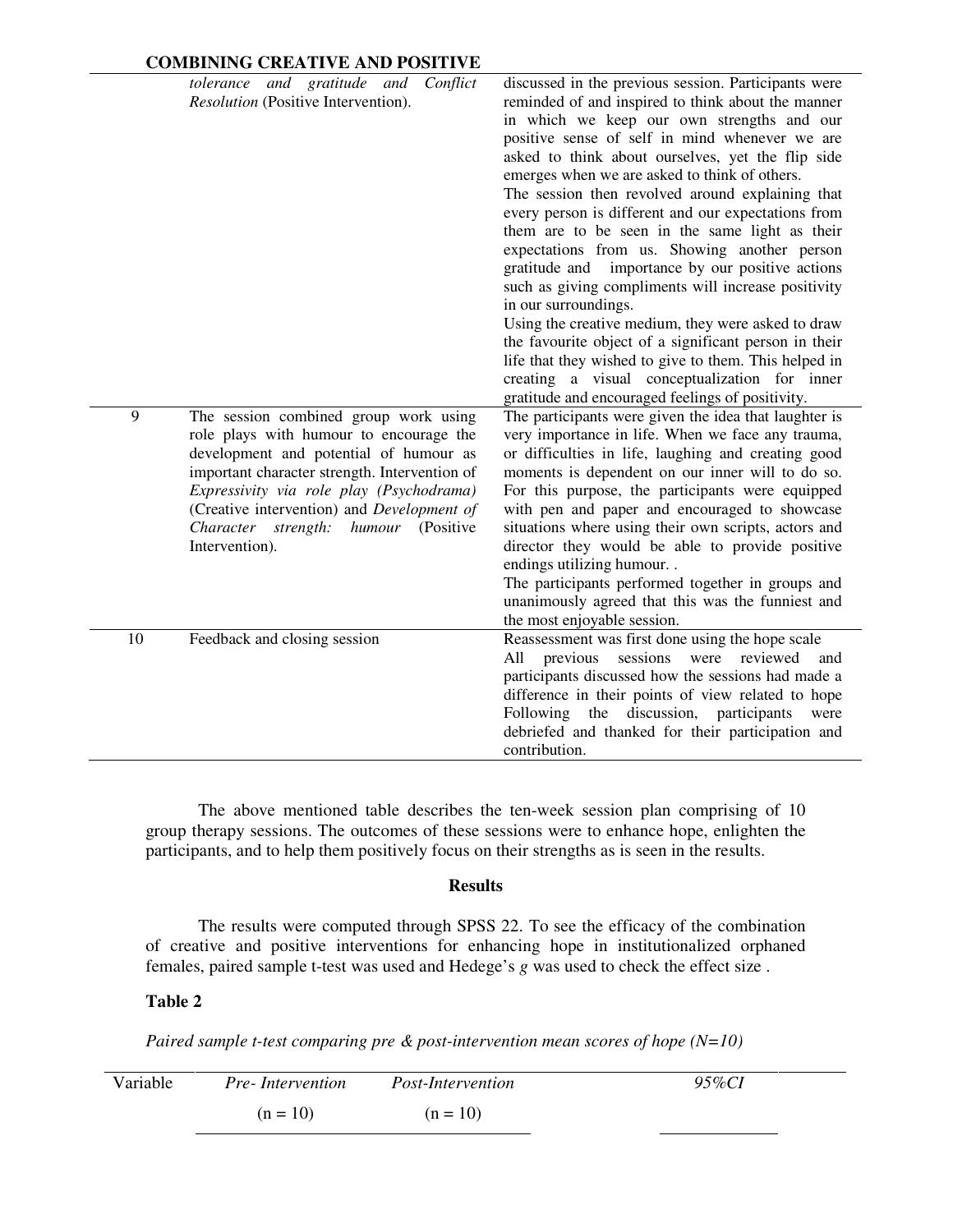|      | M                                                               | SD | M |  | SD t p LL UL R |  |  |
|------|-----------------------------------------------------------------|----|---|--|----------------|--|--|
| Hope | $1.50$ $.53$ $3.50$ $1.78$ $-6.22$ $.00$ $-4.77$ $-2.23$ $1.52$ |    |   |  |                |  |  |

RAFIQUE AND AHMAD

*Note*. CI = confidence interval, LL = lower limit, UL = upper limit,  $r=Heeges's g$ 

The findings of the above-mentioned table showed the differences in the pre and post scores of levels of hope in orphan females. Table 2 provides the mean differences in the levels of hope between pre-intervention and post intervention data. It shows that there is a significant enhancement in hope after using combined creative and positive interventions and the mean score for hope-is significantly higher at post intervention as compared to preintervention results.

### **Discussion**

The present research intended to examine the effectiveness of creative interventions combined with positive interventions for hope in orphans. The hypothesis was supported and results indicate significant enhancement in the levels of hope at post intervention hence supporting the hypothesis. This finding is significant in its impact on the concept of hope as a necessary accompaniment of future success and shows that this research is in line with previous findings as mentioned earlier (Charyton, Hutchison, Snow, Rahman & Elliott, 2009, Coholic, 2011, Desmet & Sääksjärvi, 2016).

Expressive writing and drawing as used in this research seem to help as coping strategies to improve mood and literature supports this finding as explained through positive narratives leading to positive success (Craft, Davis & Paulson, 2012). Meanwhile, the medium of drawing also helps in distracting from negative feelings and in effectively improving short-term mood (Drake & Winner, 2012). For instance, the session plan focused on improving one's life, by looking at their perspective of life through phases of developmental stages in interventions such as *color your life* and making a *mood chart.* This was done to allow them to critically evaluate their emotions that would in turn lead to specific thoughts and behaviors. The drawing of a Mandala and using play dough as again evidenced by previous literature (Fincher, 2009) were used for self-exploration and self-awareness accompanied by role playing for building connections and a trajectory for interpersonal effectiveness in group work .

Combining the primary approach of creative interventions with positive psychotherapy was a successful endeavor as the participants found it easy to talk about their life and views through their creative handiwork either visual or as a role play and this in turn could be extended toward their views on life bordering on hope, optimism and aspects of self -development. The aims and objectives of the combined interventions were used to enhance their hope for better interpersonal relationships in future. More recently, the concept of using Positive Arts Interventions has emerged as detailed by clinical case examples from Australia, Canada and Ukraine detailed by authors, Darewych and Bowers (2018).

The session objectives led to overall positivity in the self in the form of healing through catharsis, humor, and facilitation of self-development. Appleton (2001) used numerous art therapy methods such as drawing, building creative boxes, collages photography with trauma survivors and found that expressive arts are an excellent method for processing and resolving traumatic issues because these traumatic issues are stored in the memory as images. It was observed that the intervention activities in this research also led to an increase in their interest in the therapy as they got to know more about themselves. The enhanced self-exploration and self-awareness were the most interesting and enlightening aspects as increase in mindfulness was also observed through creative methods. Subsequent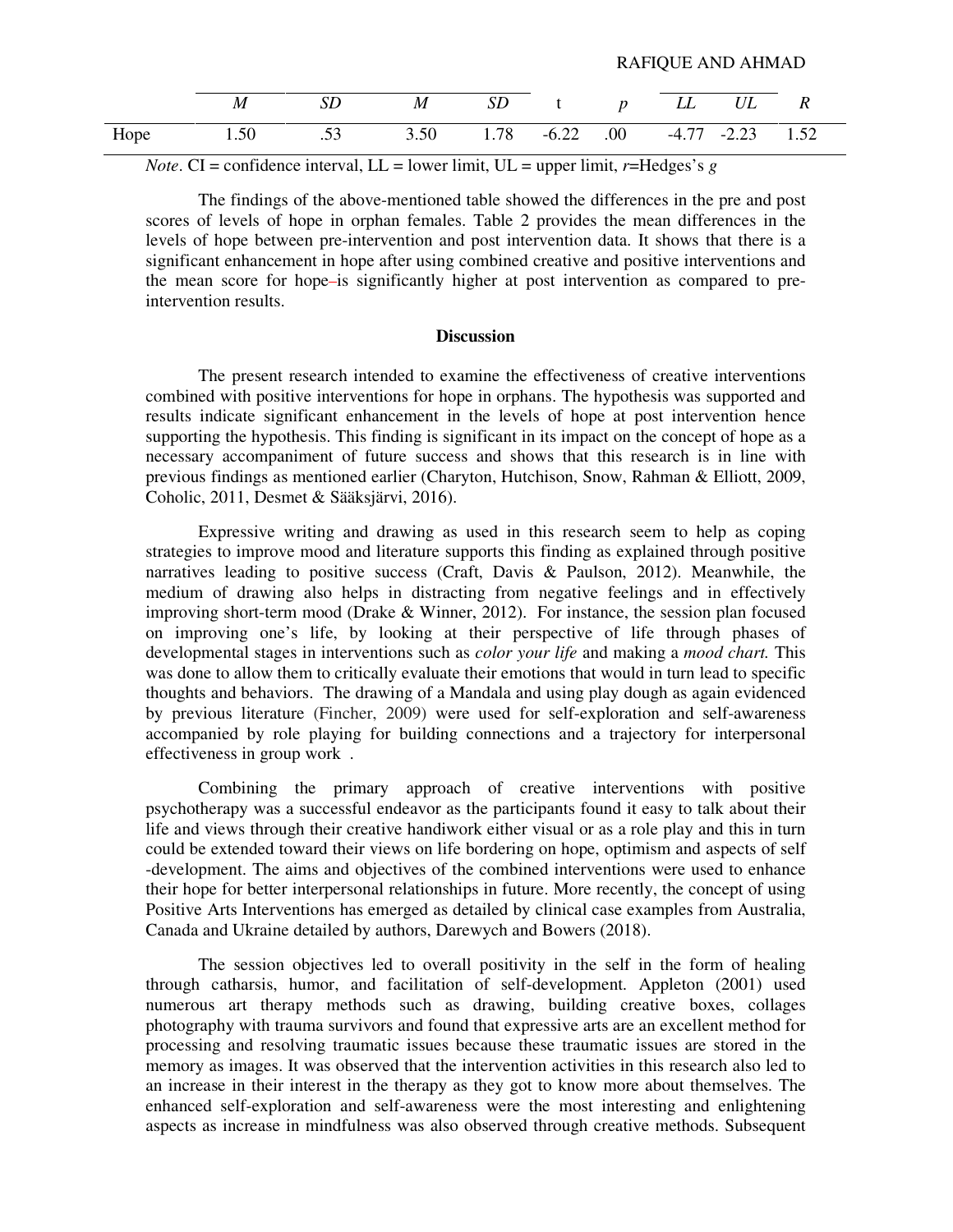emotional regulation was also discussed and observed in the participants' emotions, social skills and coping skills.

Appleton (2011) also provided an example of a client who used creative actions involved in the activity that had a greater impact on client than is possible in traditional talk therapy methods. Most of the participants in this research similarly felt the change in themselves after the intervention in their anger, in their mood swings, which improved towards mood stability, their interpersonal relationship improved when they get to know how to work together, how to listen to others and welcome other ideas as seen in previous literature as well (Mansell, Morrison, Reid, Lowens, & Tai, 2007). Some participants complained that they had disturbed sleep but after taking creative intervention sessions they felt an improvement in their sleep too. The overall improvement was seen because of the healing process through art, channelizing their energy into coloring, play dough, making something creative, expressing and enlightening their self-esteem. Connor, DeYoung and Silvia (2018) reported similar results with a group of young adults who reported a strong link between their creative activity and flourishing with the latter increasing on days when creative activity was part of their routine.

The overall qualitative responses of the participants in post intervention discussion demonstrated an optimistic view of their future, and the willingness for a successful career and married life showing the effectiveness of the merged positive-creative intervention for the given sample.

# **Conclusion**

The study shows that there is a significant enhancement in hope through creative interventions combined with the approach of Positive Psychology. Creative interventions merged with positive interventions served as a motivational vehicle for continuing the therapeutic process for the orphaned females group while enhancing their hope for their future. It gave them the direction to conceptualize goals for life and enhanced sustainability in related elements including conflict management and resolution maximizing interpersonal effectiveness and character strengths like tolerance, gratitude and humour. Literature suggests that hope is diminished in cases of institutionalized living as seen in orphanages due to limited resources and future possibilities. With this in mind, the enhancement of hope is a step toward a preventive approach and one that is important for overall health and wellness at an individual level as well as the community level.

#### **Implications of the study**

It is worth mentioning that average levels of hope were already present in the participants, but it was enhanced using this combined intervention. The participants were already motivated to improve themselves, as they knew there is support present in their environment but the only area they were lacking in was the facilitation to overcome the problem. This is important for psychologists working with orphaned young adults who may feel similarly. Practitioners should also keep in mind the efficacy of using a combined approach where creative means keep participants open to receiving interventions in a group setting.

## **Limitations and future recommendations**

The current study utilized a within-group design. A control group would be beneficial in future studies in order to analyze results in terms of changes in the levels of hope using singular or even different intervention.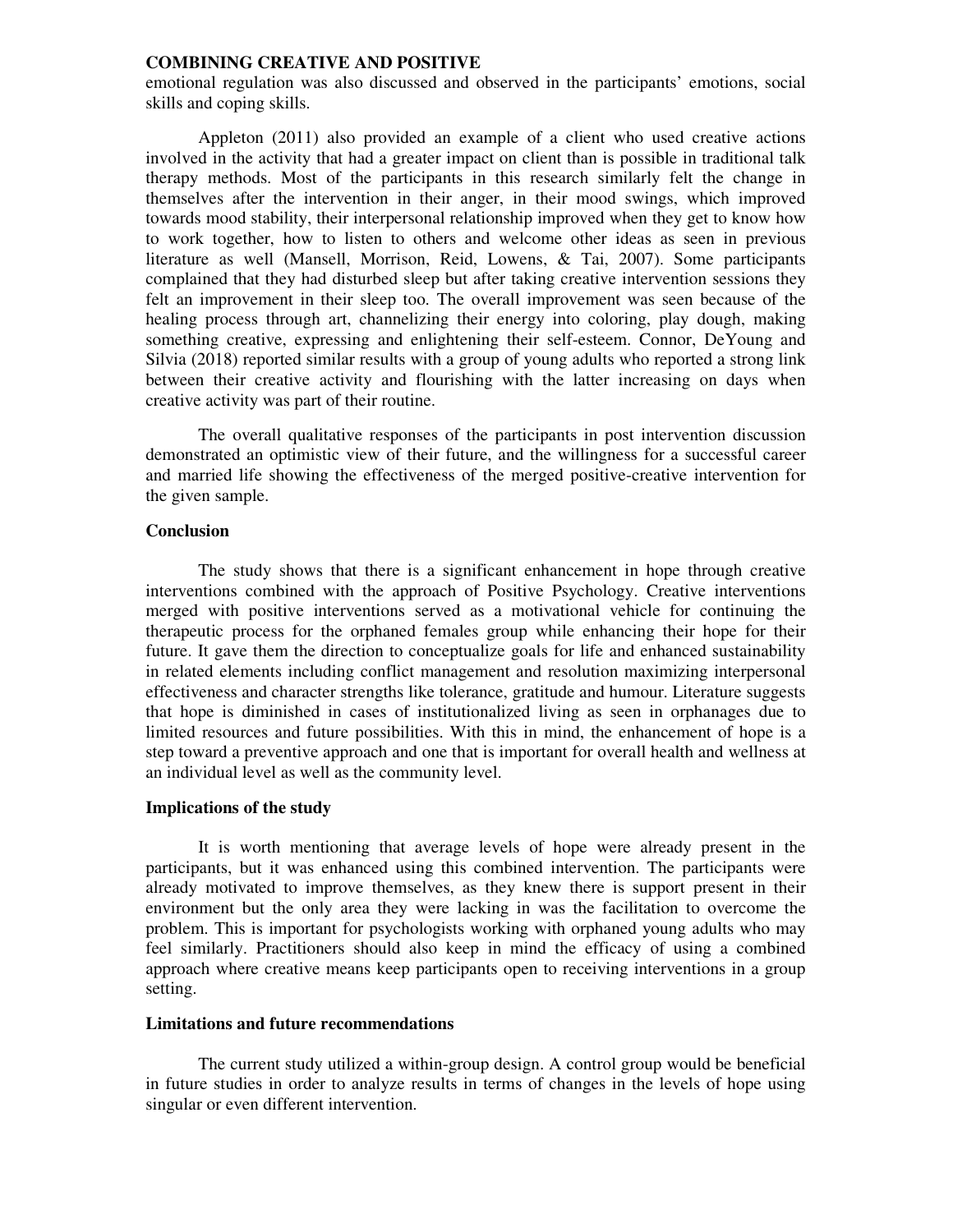Another limitation is with respect to gender – as all were females and taken from one orphanage setting. Future studies may want to include both males and females in samples to facilitate any variance existing in results.

Other variables in Positive Psychology such as subjective well-being, happiness, quality of life could also be examined for a better comparison of the orphaned population. A cross sectional sample across diverse age groups may also be taken to understand how levels of hope could be enhanced.

# **References**

- Ahmed, S. H., & Siddiqi, M. N. (2006). Essay: Healing through art therapy in disaster settings. *The Lancet*, 368(1), S28–S29. Doi.10.1016/S0140-6736(06)69916-9
- Ali, G. (2010). Economic Factors responsible for Child labor (A Case study of District Swabi). *Journal of Managerial Sciences*, *5*(1), 86-96.
- Appleton, V. (2001). Avenues of hope: Art therapy and the resolution of trauma. *Art Therapy, 18*(1), 6–13
- Bargach, J. (2002). *Orphans of Islam: Family, abandonment and secret adoption in Morocco*. Rowman and Littlefield Publishers Inc. USA
- Bronfenbrenner, U., & Morris, P. A. (1998). The ecology of developmental processes. In R. M. Lerner (Ed.), *Handbook of child psychology: Vol. 1. Theoretical models of human development* (5th ed., pp. 535–584). New York: Wiley.
- Charyton, C., Hutchison, S., Snow, L. Rahman, M.A. & Elliott, J. (2009). Creativity as an attribute of positive psychology: The impact of positive and negative affect on the creative personality. *Journal of Creativity in Mental Health, 4*(1), 57- 66. Doi. 10.1080/15401380802708791
- Coholic, D. A. (2011). Exploring the feasibility and benefits of arts-based mindfulness-based practices with young people in need: Aiming to improve aspects of self-awareness and resilience. In *Child & Youth Care Forum 40*(4), 303-317.
- Conner, T. S., DeYoung C. G. & Silvia, P. J. (2018). Everyday creative activity as a path to flourishing. *The Journal of Positive Psychology, 13*(2), 181-189, Doi. 10. 1080/ 1743 9760.2016.1257049
- Craft, M. A., Davis, G. C., & Paulson, R. M. (2013). Expressive writing in early breast cancer survivors. *Journal of Advanced Nursing*, *69*(2), 305-315.
- Darewych, O.H. & Bowers , N.R. (2018). Positive arts interventions: creative clinical tools promoting psychological well-being. *International Journal of Art Therapy, 23*(2), 62- 69. Doi. 10.1080/17454832.2017.1378241
- Desmet, P. M. A., Sääksjärvi, M. C. (2016). Form matters: Design creativity in positive psychological interventions. *Psychological Well-Being, 6* (7). Retrieved from: https://doi.org/10.1186/s13612-016-0043-5
- Drake, J. E., & Winner, E. (2012). Confronting sadness through art-making: Distraction is more beneficial than venting. *Psychology of Aesthetics, Creativity, & the Arts*, *6*(3), 255-261.
- Farran, C. J., Herth, K. A., & Popovich, J. M. (1995). *Hope and hopelessness: Critical, clinical, constructs.* Thousand Oaks, CA: Sage
- Feldman, D. B., & Dreher, D. E. (2012). Can hope be changed in 90 minutes? Testing the efficacy of a single-session goal-pursuit intervention for college students. *Journal of Happiness Studies*, *13*(4), 745-759.
- Fincher, S. F. (2009). *The Mandala Workbook: A Creative Guide for Self-Exploration, Balance, and Well-Being*. Shambhala Publications.
- Foster, G. (2000) The capacity of the extended family safety net for orphans in Africa, *Psychology, Health & Medicine*, 5(1), 55-62. Doi. 10.1080/135485000106007